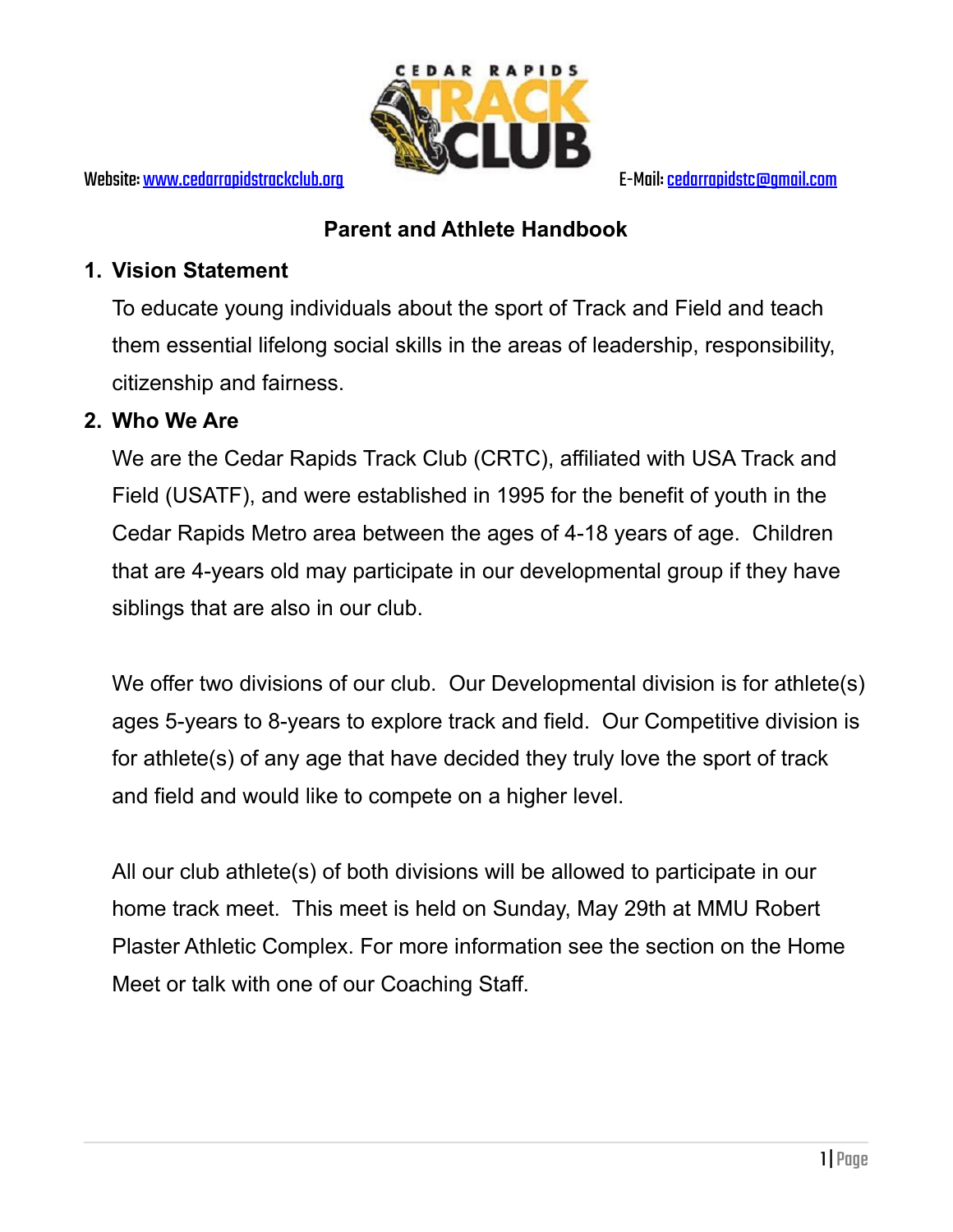

## **3. USA Track and Field Iowa (USATF-Iowa)**

USATF-Iowa offers several developmental meets each year beginning in May and lasting through the end of July. In mid-June, USATF-Iowa hosts a Junior Olympics State Meet at Iowa State University. The meet is open to all CRTC athletes who have done the following three steps.

- a) Athlete(s) must have paid club fees.
- b) Athlete(s) must have a membership with USATF. This is a small fee ] is not covered in your CRTC member dues.
- c) A **copy** of the athlete's birth certificate is required to get a membership.

This is required by USATF prior to being allowed to registration for the meet as verification of age must be completed by our club and USATF-Iowa officials. \

\*\*The club suggests that only those wanting to compete at the state meet pay for a USATF membership as this will be the only meet for which it is required.

## **4. Practice Location and Times**

## **Wednesdays 6-7:30p.m. & Sundays 4-5:30p.m.**

# **\*All practices are at MMU Athletic Facility unless communicate differently**

It is the responsibility of the parents and athletes to plan for transportation to and from practice sessions. Coaches are not allowed by USATF recommendation to transport athletes that are not their children.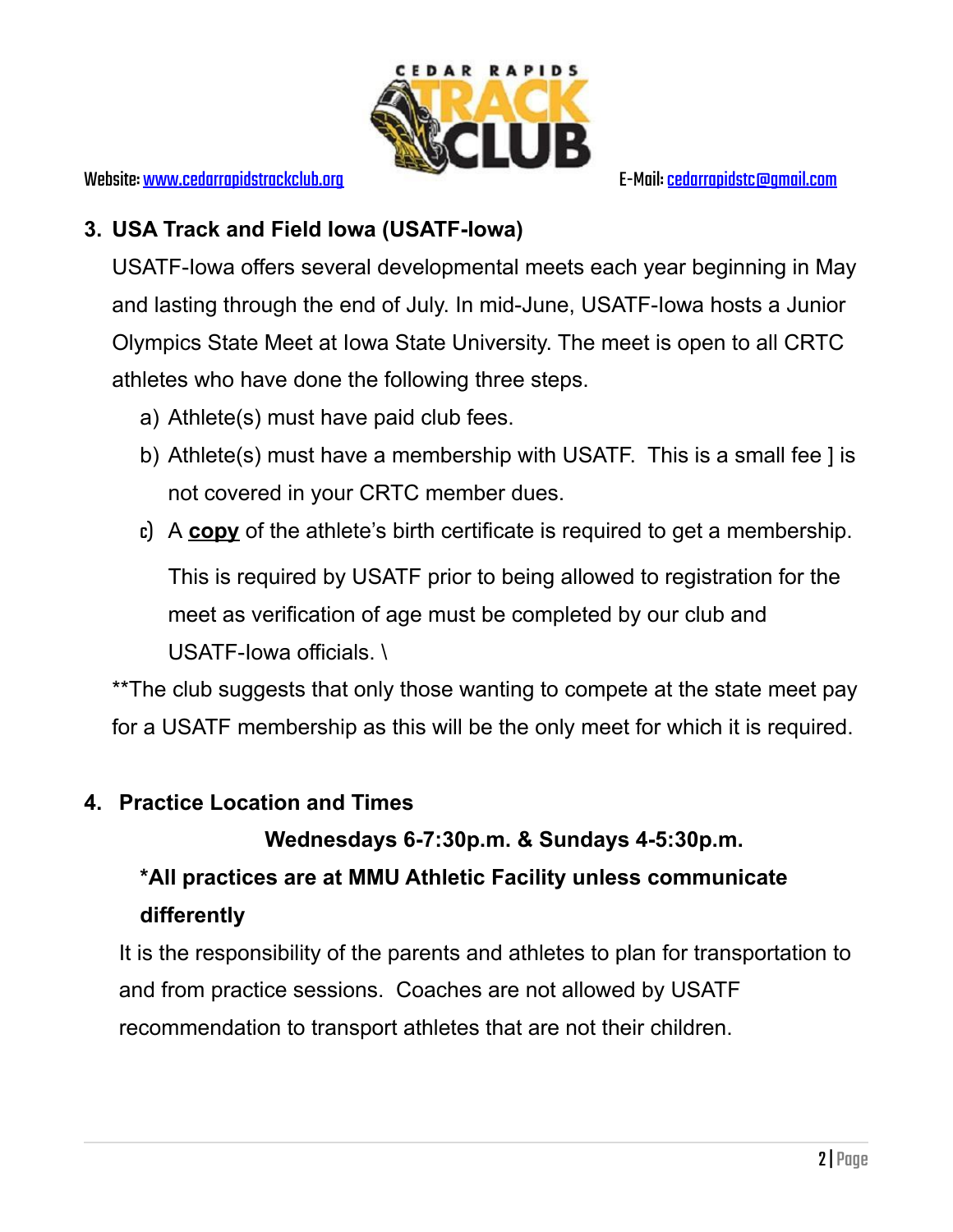

## **5. Practice Cancellation Policy**

Practice cancellations will be sent out via text message and e-mail. Please sign up for GameChanger alert text messages on the website. Weather related cancellations are as follows:

- a) Severe weather (We will practice during weather watches but not warnings that have been issued for Linn, Iowa, Johnson and Benton counties).
- b) Practice may be cancelled for temperatures below 50 degrees

## **6. Practice Items Required**

The following items are recommended for athletes at all practices and meets.

- Warm Ups (warm sweatshirt & sweatpants)
- Running Shorts & Top/T-Shirt
- Running Shoes (spikes are optional)
- Water Bottle

It is the responsibility of the athletes and parents to make sure shoes are in good condition as this is one of the main sources of running related injuries. Please pay attention to the weather conditions for dress attire, especially in April when it is still cold outside. Hydration is a must during the warmer, more humid conditions of summer so please bring water bottles with ice in them.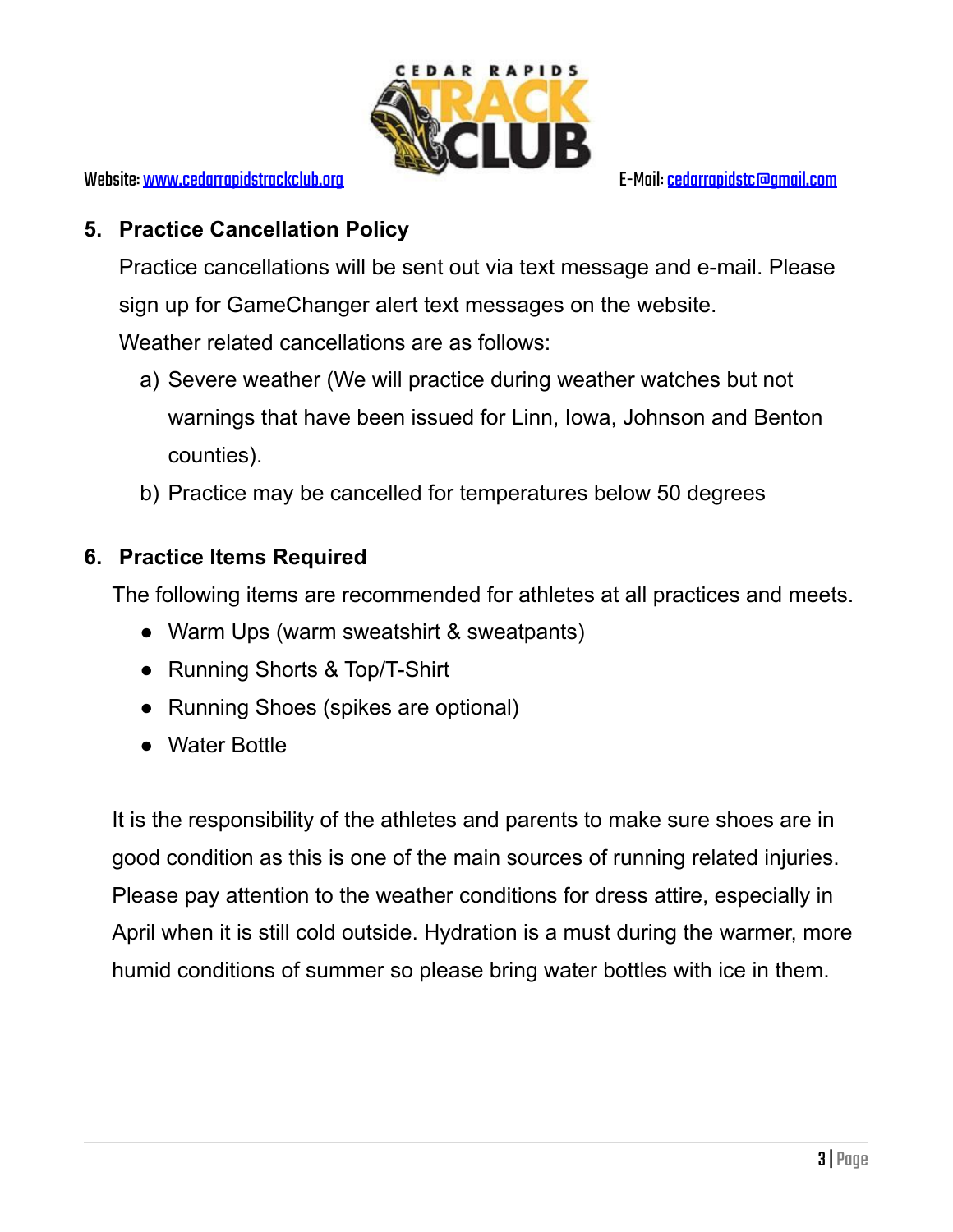

## **7. Practice Rules and Expectations**

The practice rules exist for the safety and enjoyment of all athletes and coaches affiliated with our club. Any disregard for these rules will not be tolerated.

- a. On the track and ready to go 5-minutes prior to the start
- b. No horseplay
- c. No inappropriate language
- d. No bullying
- e. Follow coaches instructions
- f. It will be the coaches' decision as to what training groups the athletes will be placed in considering their natural skill, abilities, fitness level and interest. Athletes may occasionally change groups based on their training needs at any point in time.
- g. There will be restrooms open to use during practice. Athletes should use restroom appropriately and return quickly to practice.

## **8. Meet Rules and Expectations**

The CRTC will assign uniforms to competitive division athletes whom compete in meets. The club requires a \$40 deposit check, to be collected by the designated club member, at the time the uniforms are assigned, no exceptions. The deposit check will be returned to the parent/athlete at the conclusion of their last meet when the uniform is returned to the club. All developmental athletes will wear the club registration shirt for meets.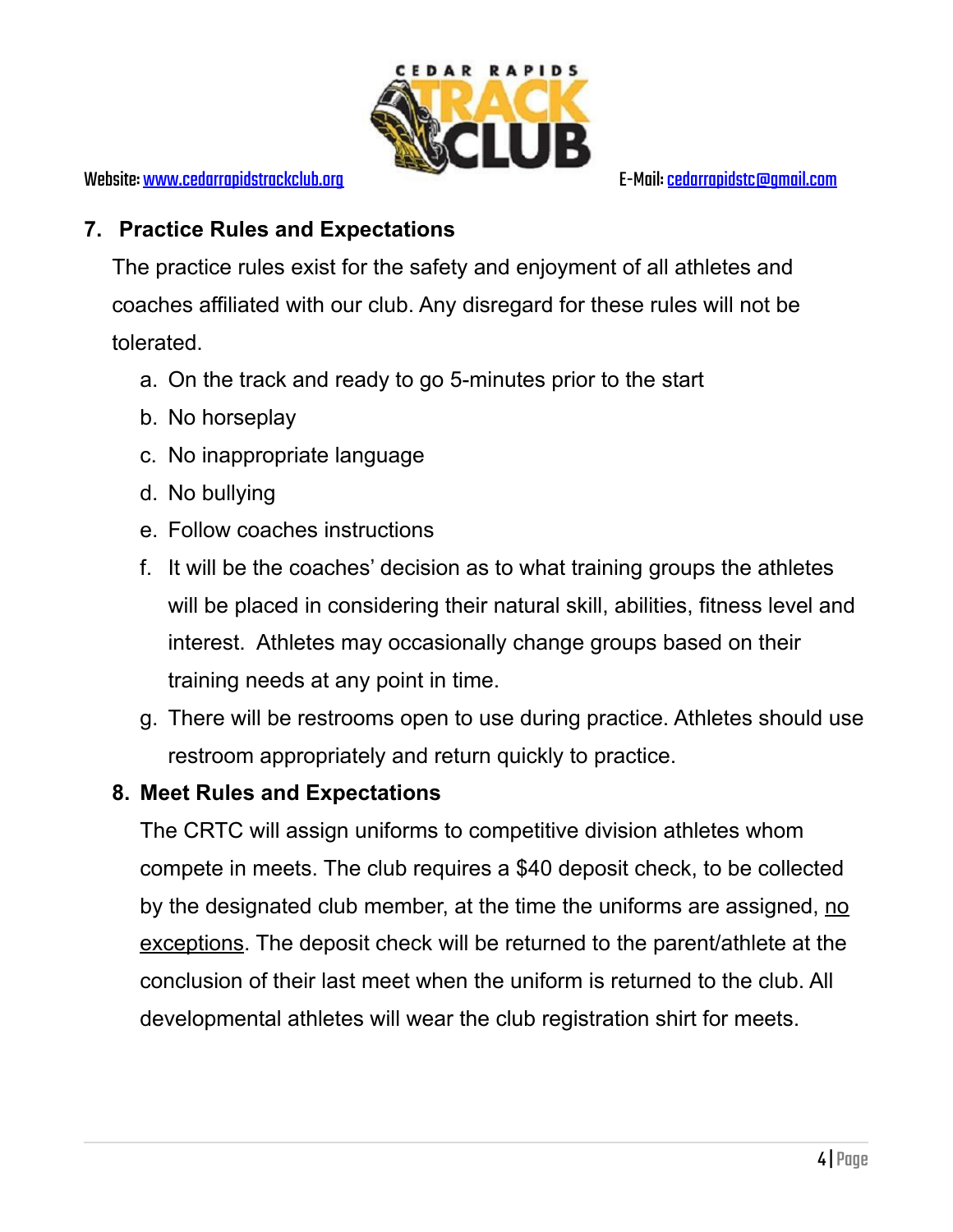

- **a.** A CRTC Meet Google Form will be sent out to parents to communicate if their child/children will be competing in meets. This way coaches know what athletes are attending the meets. Instructions to do this will be provided to parents prior to the first meet.
- **b.** The coaches will communicate the athlete's event sign up for the weekends meet to the parents via e-mail prior to the meet. This will also be discussed at practice with the athlete(s).
- **c.** Coaches will communicate two times to arrive at the meets. One will be for field events and the other time will be for athletes only in running events. Please arrive at the appropriate time for your child to have enough time to warm up with the club and be ready for their event.
- **d.** CRTC President Katie Gaffney will register each athlete for meets. It is crucial for parents to communicate prior to the deadline if their child will be competing at the next meet. Clubs do not allow day of registrations.
- **e.** When you get to the meet, please locate the CRTC tents and banner. It is not the coach's responsibility to look for athletes, but rather the athlete(s) to find their coach for instructions.
- **f.** Athlete(s) will perform their warm ups as a team with the club volunteer coaches assigned for the meet. We will also remind athlete(s) when the proper time to begin their pre-race warm-up.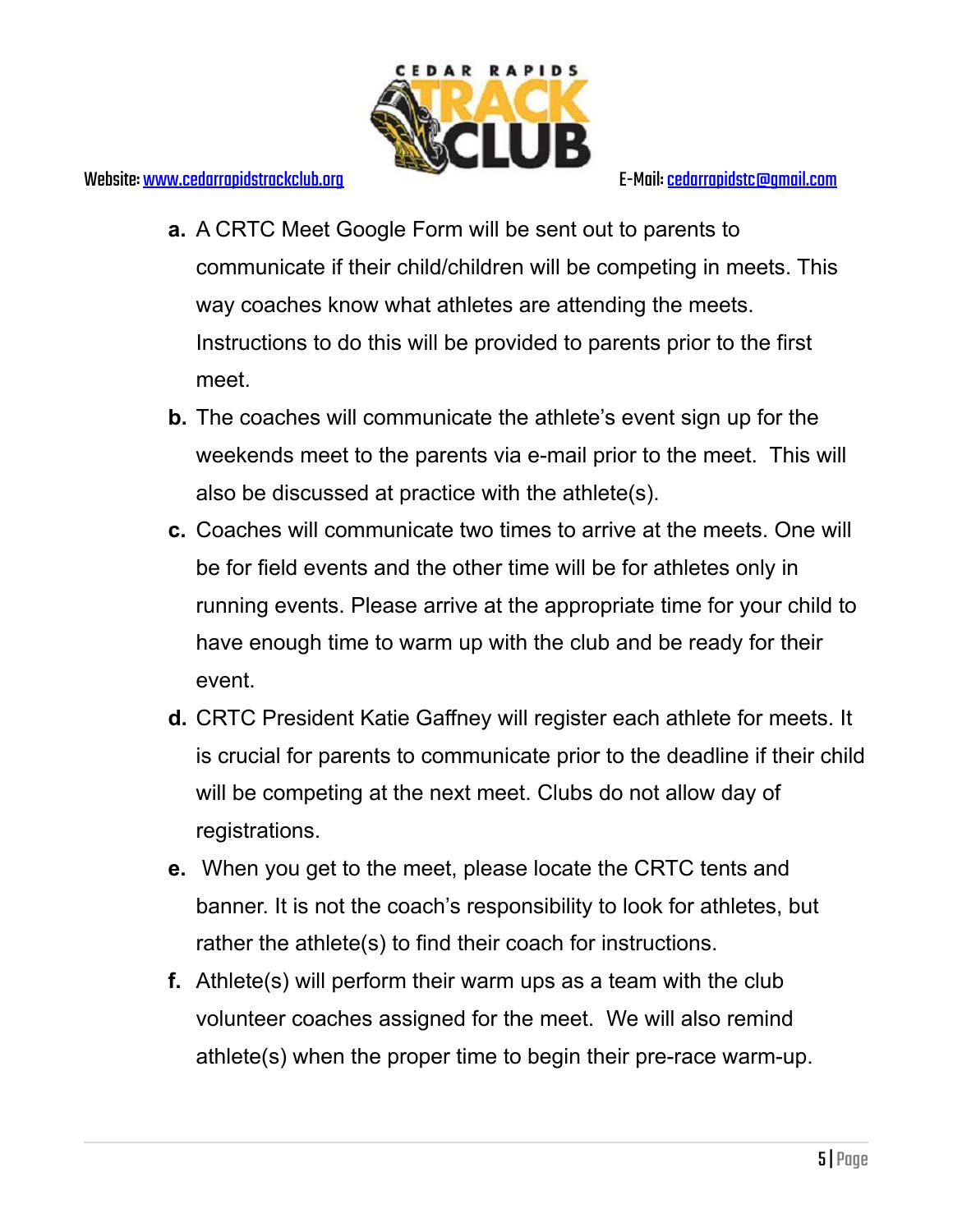

- **g.** The athlete(s) should listen for the first call of their event and proceed to the designated area to get ready to perform their event. Parents, please help out with this to be sure your child does not miss their event.
- **h.** Athlete(s) can leave immediately following their last event even though we encourage them to stay and cheer for their teammates.
- **i.** Please remember to apply good sportsmanship at the meets as everyone is representing our club and we want to reflect a positive image.

## **9. Home Meet**

Each year the Cedar Rapids Track Club hosts a USATF sanctioned home meet to serve as the club fundraiser. This meet is held on May 29, 2022 at MMU Robert Plaster Athletic Complex.

Volunteers are an important part of the success of the club home meet. Ami Wagner and Katie Gaffney will post a link on the club website for volunteer sign up in the areas such as concessions and event assistance. Please contact Ami Wagner or Katie Gaffney with questions you may have concerning the home meet.

## **10. Parent Code of Conduct**

Parents*:* please respect the coaches and do not to disturb the practice sessions. If you wish to communicate with a coach, do so after practice, by e-mail or phone.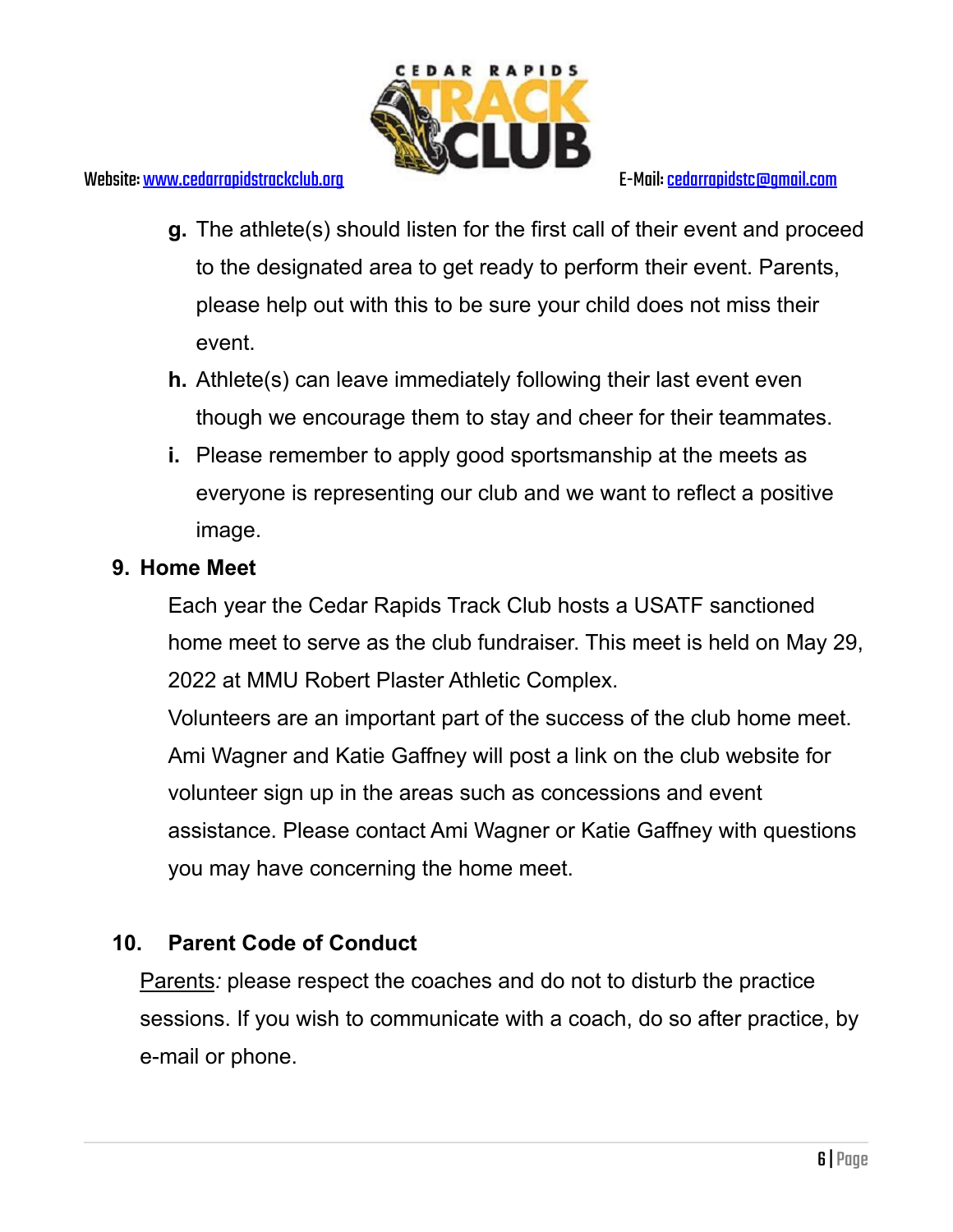

Website: [www.cedarrapidstrackclub.org](http://www.cedarrapidstrackclub.org) E-Mail: cedarrapidstc@gmail.com

Please be prompt in picking the athletes up from practice.

- Remain in the spectator area and clean up after yourself
- Let the coach be the coach
- Provide only supportive comments to coaches, officials, and athletes
- Avoid derogatory comments
- Cheer for everyone in the club!
- Show interest, enthusiasm, and support for your athlete
- Help when asked by coaches or officials.

## **11. Athlete Code of Conduct**

- **T -** Trust
- **R -** Respect
- **A -** Accountability
- **C -** Commitment
- **K –** Kindness
- I will be respectful by using appropriate language in appropriate tones when interacting with other athletes, coaches, officials, parents, and spectators. I will not taunt, use obscene gestures, or engage in boastful celebrations that demean fellow athletes.
- I will treat everyone fairly regardless of gender, ethnic origin, race, religion, or sexual orientation.
- I will treat all athletes, coaches, officials, parents, and spectators with dignity and respect.
- I will arrive on time for all practices, meetings, and contests, with only emergencies and illnesses being acceptable reasons for tardiness or absence.
- I will seek to become the best athlete I can be by practicing appropriately and eating right.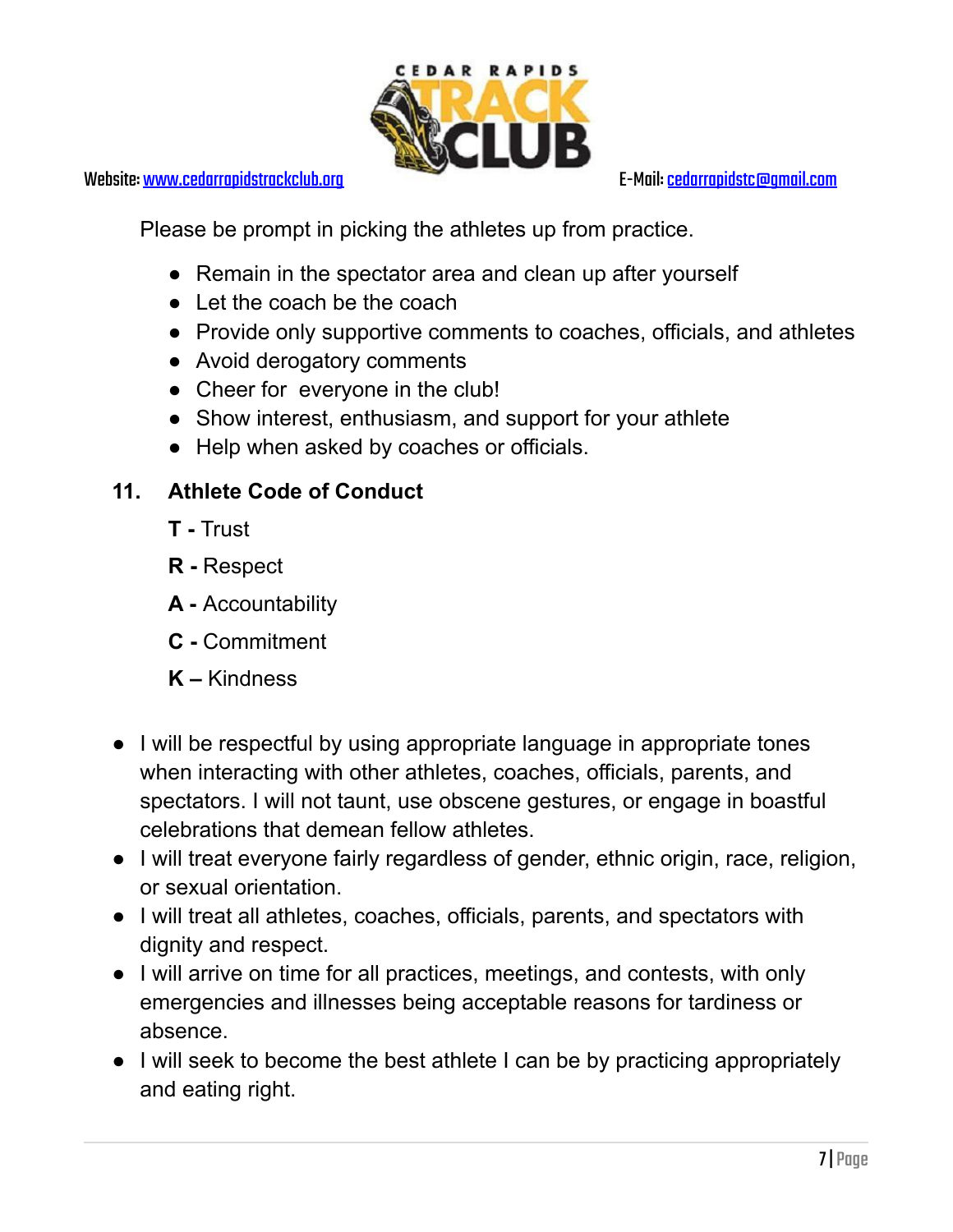

- I will play by the rules of the sport, demonstrating and encouraging good sportsmanship both in victory and defeat.
- I will be honest. I will not lie, cheat, or steal.
- I will be respectful by not fighting or damaging the property of others.
- I will do my best to play safely so as not to injure myself or anyone else.
- I will respect my teammates by not bullying them or engaging in hazing activities.
- **●** I will encourage and assist my teammates in becoming better athletes and human beings.

—-----------------------------------------------------------------------------------------------------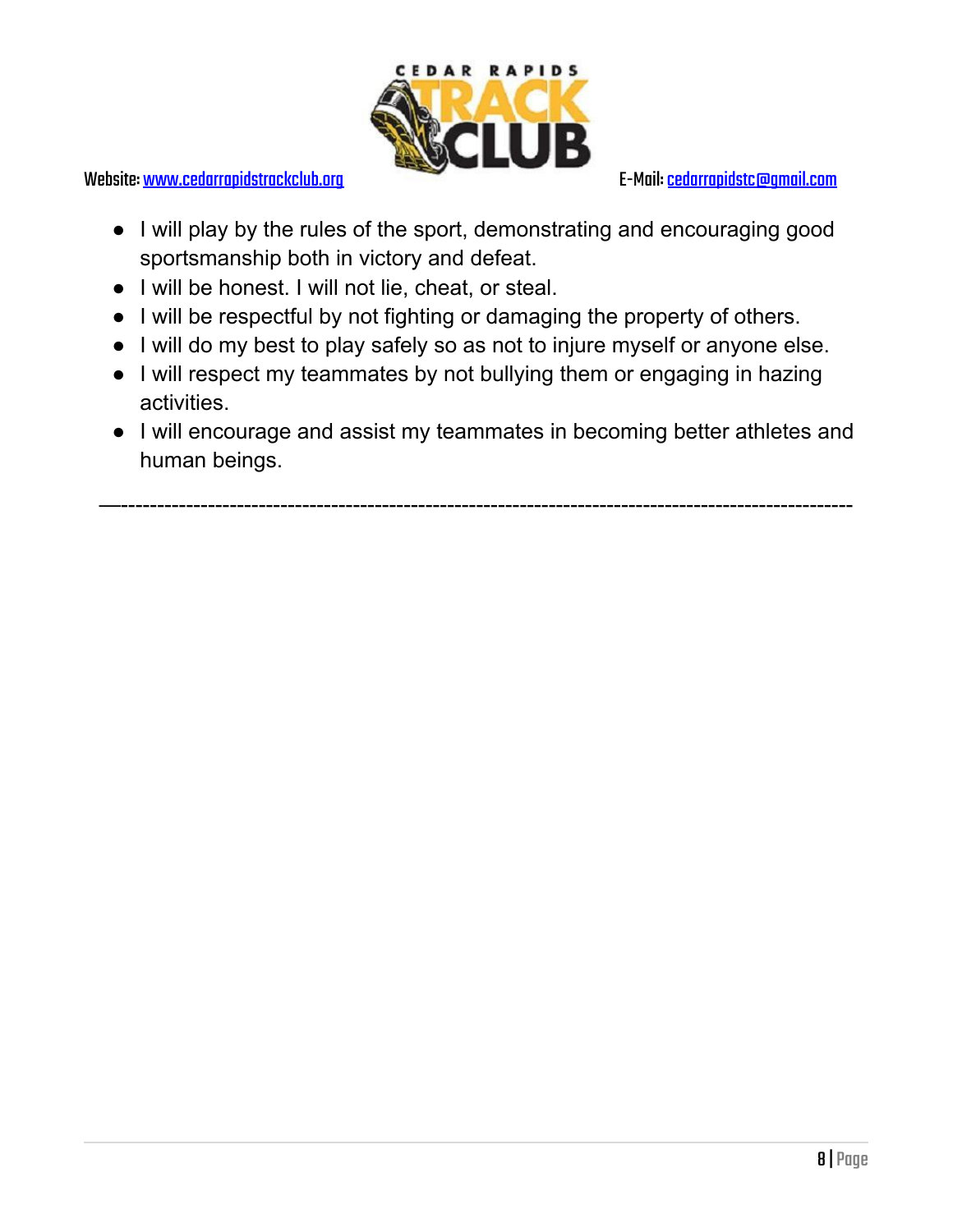

#### Website: [www.cedarrapidstrackclub.org](http://www.cedarrapidstrackclub.org) E-Mail: cedarrapidstc@gmail.com

Welcome to the 2022 CRTC! We are so excited for you to be involved with our club year. The club has 150 members and fourteen volunteer coaches.

### **Practices:** Practices are Sundays 4-5:30p.m. and Wednesdays 6-7:30p.m.

All practices are at Robert Plaster Athletic Complex unless communicated differently. If we can't practice at MMU complex, we will practice at Kennedy High School. Please download the GameChanger App. This is the app we will use to communicate throughout the season. **Meets:**

Meets are not required, but are encouraged and are a lot of fun! Meets are a great way for your child to compete as well as spend time with club members. Parents will fill out a CRTC Meet Google Form in order to be entered in each meet. Katie Gaffney will take the information from the form and enter each club member into the meet/events. The majority of track meets do now allow late entries or day of meet entries. It is crucial, you communicate to Katie Gaffney if your child will be competing at the meet prior to the deadline.

### **Tentative CRTC Meet Schedule**

- **April 23: Early Bird Anamosa Meet** @ Anamosa High School (Anamosa, IA)
- **May 1: JRC/CRTC Meet** (Johnston, Iowa) Please consider signing up to help at this meet. We are co hosting with Johnson. We need 10 volunteers in order for our athletes' registration fee to be waived. <https://signup.com/go/HsSPkkW>
- **May 7: Valley Running Club** (Des Moines, IA)
- **May 14: Excalibur Track Meet** @ Waukee High School
- **May 15: Indianola Track meet** @ Indianola High School
- **May 26: JRC/ATC Relay Meet** @ Johnston Middle School (Johnston, Iowa) (Relays only)
- **May 29: CRTC Home Meet** @ Mount Mercy University (Cedar Rapids, Iowa)
- **June 5: Johnston Running Club Track Meet** Johnston Middle School (Johnston, Iowa)
- **June 18 & 19 USATF State Meet\*** Iowa State University (Ames, Iowa)
- **July 7 10 USATF Regional Meet\*** (Lakeville, MN)
- July 25 30 USATF National Meet\* TBD

In order to make our home meet a success- we need your help! Please consider signing up to volunteer. We will explain your role so you do not need any track and field knowledge prior to signing up for any of the volunteer spots.

[CRTC 2022 Home Meet Volunteer Sign-Up](https://www.signupgenius.com/go/30e0a45aca62aa57-2022)

CRTC 2022 Home Meet Food Sign-Up